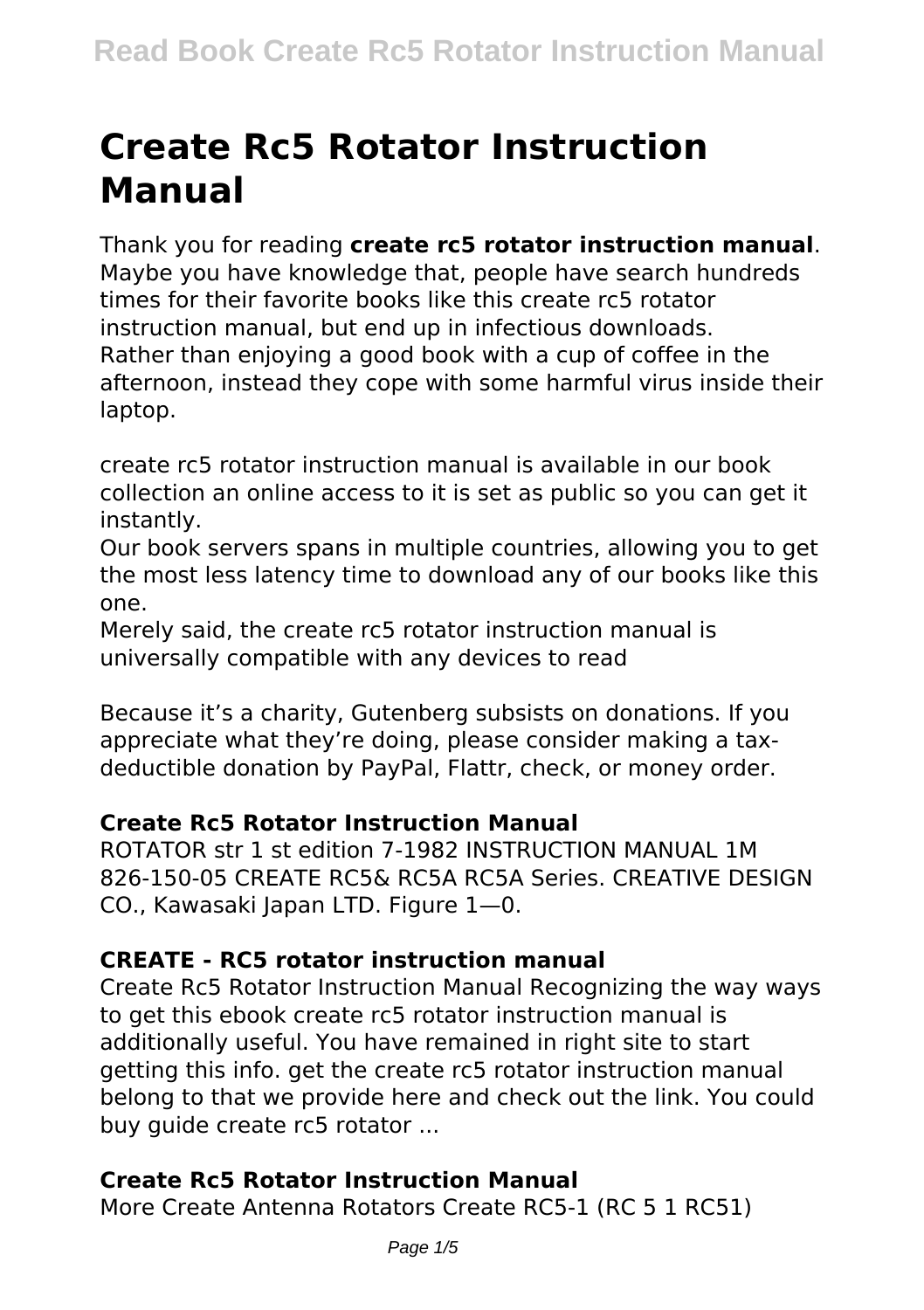service manual and specs Create RC5-3 (RC 5 3 RC53) service manual and specs Create RC5A-2 (RC 5A 2 RC5A2) service manual and specs Create RC5A-3 (RC 5A 3 RC5A3) service manual and specs

## **Create RC5-3 (RC 5 3 RC53)**

The Rotators:-The RC5 was designed for medium size antennas whilst the RC5A will handle large antennas & arrays. The RC5B is for extra large antenna systems & all are designed to be mounted with-in a tower or side mounting or track system with a mast bearing or two above them & also can be mounted to a pipe mast with the MC-2 lower mast clamp/flange adaptor.

#### **CREATE - AZ & EL ROTATORS**

Rotator: 8 Kg Controller: ? Kg: Manufactured: 19xx-19xx: Other: More Create Antenna Rotators Create RC5-1 (RC 5 1 RC51) service manual and specs Create RC5-3 (RC 5 3 RC53) service manual and specs Create RC5A-2 (RC 5A 2 RC5A2) service manual and specs Create RC5A-3 (RC 5A 3 RC5A3) service manual and specs:

#### **Create RC5A-2 (RC 5A 2 RC5A2) - hampedia.net**

Compiled & re-drawn by P. Hastings of Duoro Services DUORO SERVICES Australia. CREATE AUTHORISED DEALER. Official Sales & Rotator Services Centre. web site kur02.com.au .

#### **CREATE Rotator Specification**

The CREATE RC5-3 is an azimut rotator for lightweight antenna systems. The control unit has variable speed and preset function. Always buy a rotator one size larger than actually needed ! All Create rotators have a 1/60 worm gear, making for quiet operation and effectively countering any backlash from the antenna.

## **CREATE RC 5-3 | Azimuth rotator, incl. control unit**

RC5-3 The create RC5-3 is a medium/heavy duty rotator ideal for medium sized HF antennas and VHF/UHF arrays. The control box shows the rotator direction and has CCW/CW and Speed controls as well as a Preset control. Rotating torque: 6kg/ Brake torque: 90kg/m; Mast size 48-63mm;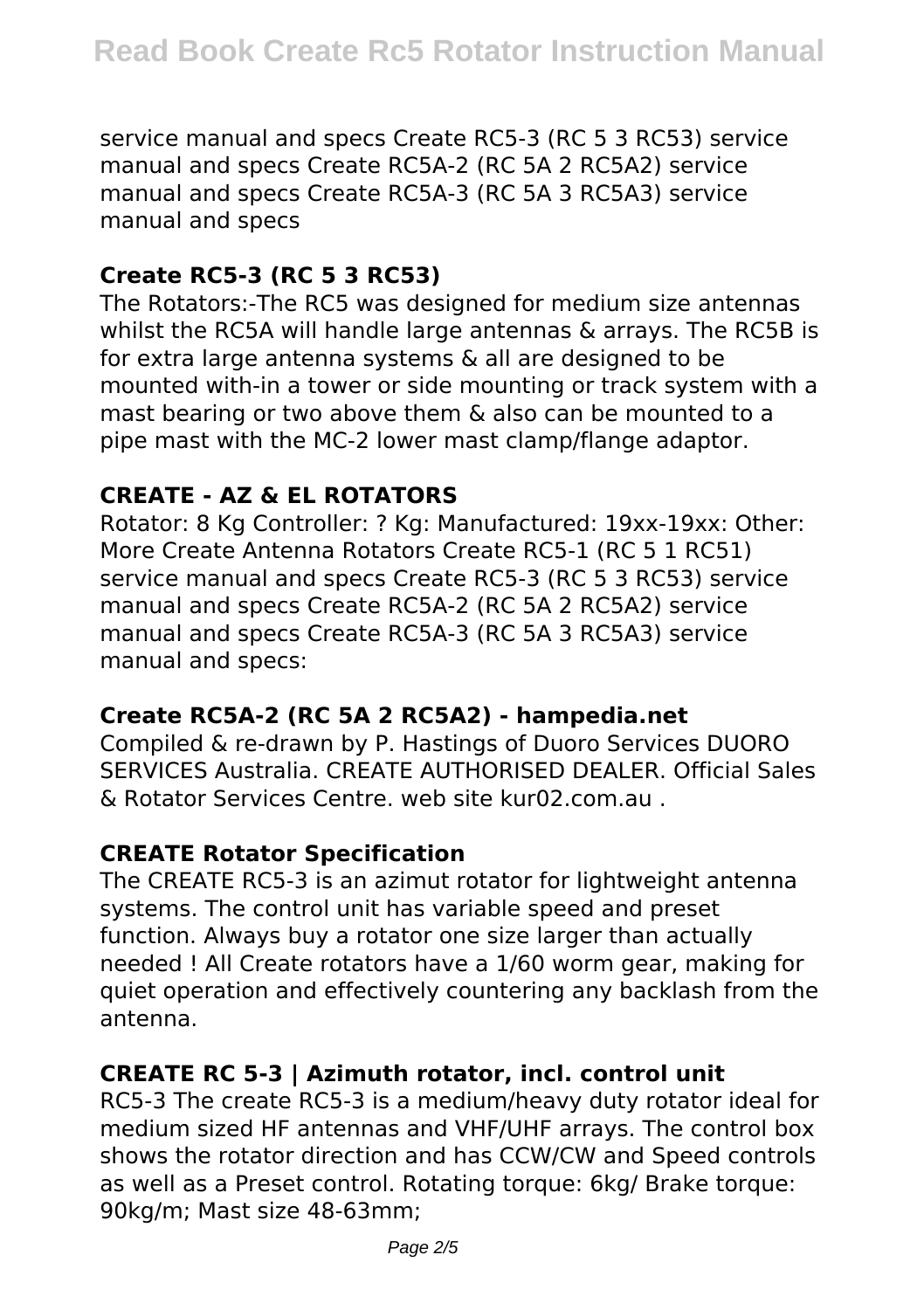## **Create RC5-3 – Nevada Radio**

Welcome to the Create Antenna Rotator and accessories page. Here, you'll find links for Antenna Rotators covering rotating hfvhf-uhf antennas. In addition, specific models mentioned in the Antenna Rotator forum,and more are here for future reference. Amateur radio rotators,at various prices,lower mast clamps, rotator cables,rotator mast head bearings,

#### **Create Antenna Rotators, RadioWorld.co.uk**

Antenna Rotator CD-451I has 110 VAC Controller CD-45IIX has 220 VAC Controller INSTRUCTION MANUAL GENERAL DESCRIPTION The CD-45-II Rotator consists of a bell-type rotator, a metered control unit and the necessary mounting hardware. The rotator is designed to mount on a plate inside a tower or on a mast. The rotator unit

#### **CD 45II - User Manual**

Create : RC5-1 (alternative schematics) Type of installation: inside the rotor-controller If your schematic is not according to the former page, proceed with this one and take care about the

#### **EASY-ROTOR-CONTROL-3D ERC-3D V1.2 Installation-guide INDEX**

Next rotator Last modified 2005-02-04 Create RC5-1. Type: Azimuth rotator: Voltage: Mains: Power consumption: 80 VA: Motor voltage:? V: 360° rotation time: 75-180 seconds: Rotation torque: 6 Kg/m: Braking torque: 70 Kg/m: Max wind load area:? (depending on mounting) Max dead vertical weight:

## **RigPix Database - Rotators - Create RC5-1**

CREATE 7-25J connector 7PIN male / CREATE. Spare connector for CREATE RC5 rotor (7 PIN, Jack=male) In stock. 395.00 Kč / pc. GES08901884. ... ERC5A-P Elevation Antenna Rotator Create / CREATE. CREATE elevation rotor; 75-110 sec/90°, rotat. 480Nm / brake 2800Nm torque, PC compatible. On request. 45 990 Kč / pc.

# **CREATE Rotators | GES-ELECTRONICS**

CD rotator model RC5-x series is a rotator set for amateur radio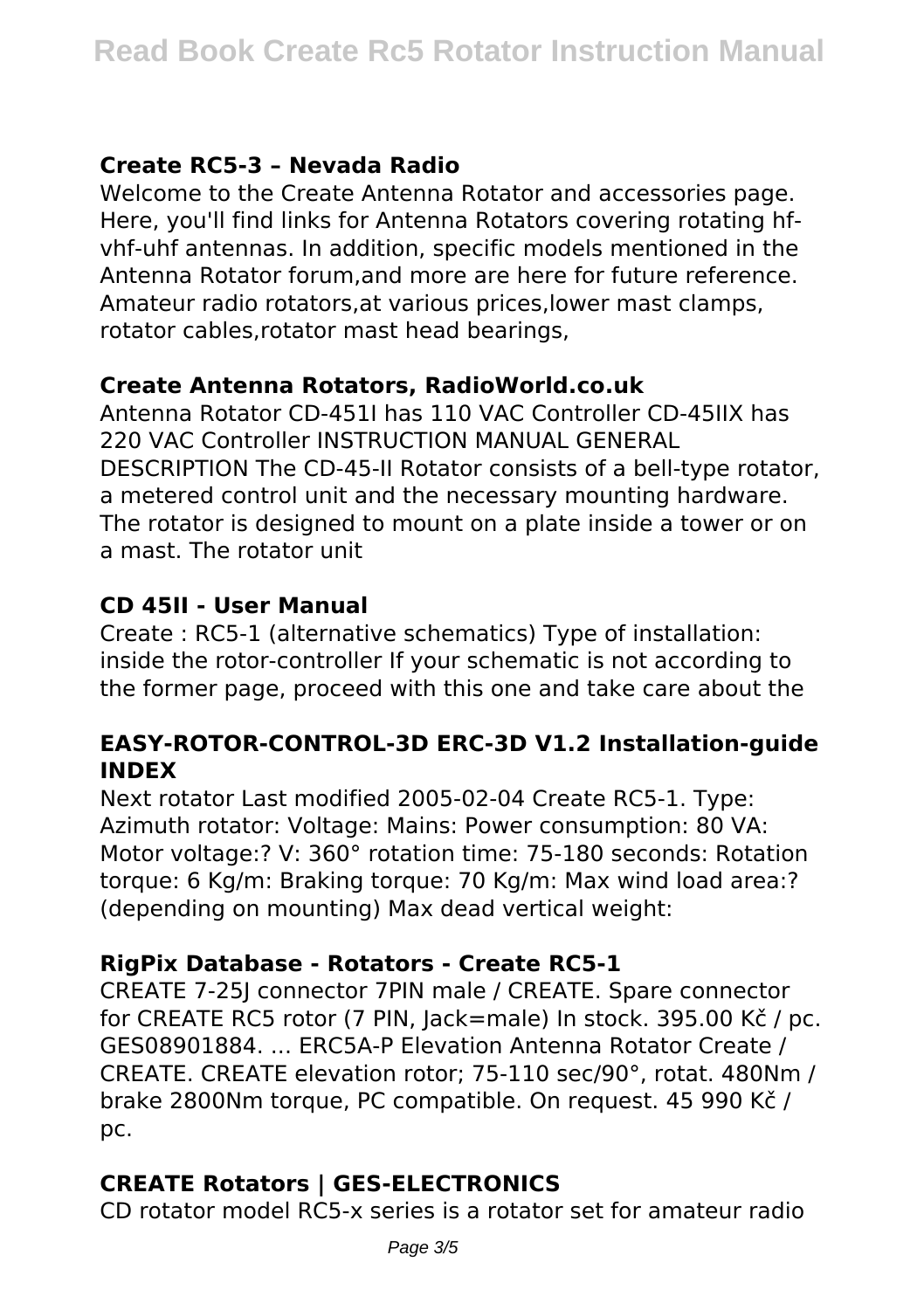antennas sizing range from medium to ultra-large type. The RC5-x series is modeled after the CD medium-size antenna rotator used by professionals of which its durability is unequaled, and is incorporates a number of novel mechanism with incomparable reliability and durability.

#### **Azimuth Rotator RC5-x Series**

1) Create a new device using the "Create a new device" button and select "Connector'. Choose a new virtual port number, for example COM3. 2) In the same way, create a new device by selecting "TcpClient". Enter the "Remote TCP host address" and "Remote TCP port" you defined in the Arduino rotator\_settings file.

#### **Rotator via Ethernet**

RC5 Reliable for many years Time Owned: more than 12 months. My first review on this rotator was in 2006. My first RC5A-p is many years in use and still rotating a big stack of yagis, the second one is in use since 2 years and I just got the third one. The fourth one is a ERC51 elevation rotator.

#### **eHam.net**

Next rotator Last modified 2005-02-04 Create RC5-3. Type: Azimuth rotator: Voltage: Mains: Power consumption: 90 VA: Motor voltage:? V: 360 rotation time: 75-180 seconds: Rotation torque: 6 Kg/m: Braking torque: 70 Kg/m: Max wind load area:? (depending on mounting) Max dead vertical weight:

## **RigPix Database - Rotators - Create RC5-3**

CREATE antenna rotator, AZ angle 370°, motor snail gearing Antenna rotator 110/230VAC 150VA, maximum vertical load 700kg, horizontal load 1000kg, rotating torque 155Nm, brake torque 1960Nm, worm gear at motor, variable speed 75-110 sec., reversing delay 3sec., mast diameter 48-63mm, 360° scale, preset, weight 7kg rotator and 2kg controler, needs 7 core cable (0.75mm2 up to 50m lenght, 1 ...

# **RC5A-3 Antenna Rotor Create | GES-ELECTRONICS**

The Create RC5-3 is a very simple design with a worm gear and with the controller box you can adjust speed and program any